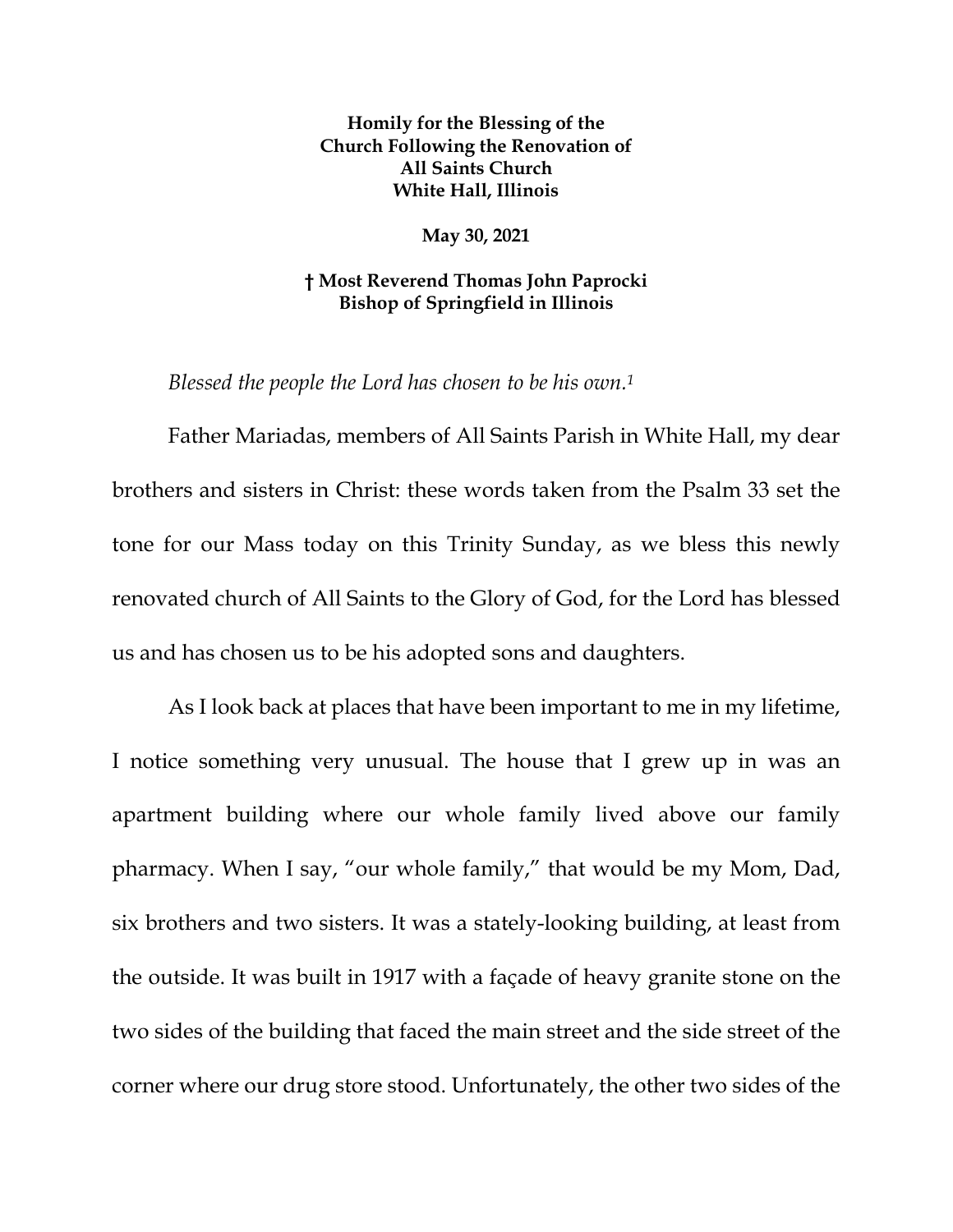building, the one adjacent to the next-door building and the side facing the back alley, were built with regular red-face brick. I say, "unfortunately" because the two sides with the heavy granite façade over the years gradually pulled the building down towards those two sides, which were much heavier than the other two sides with the lighter brick. Some of the granite stone eventually fell off the top of the building. No one was hurt, but it would have been too expensive to repair and so the whole building was torn down in 1979.

Another memorable building in which I spent a lot of time in my youth was the old Chicago Stadium. I remember my Dad taking me as a young boy along with Mom and my older brother and sister and climbing up the stairs to the second balcony to watch the Chicago Blackhawks play hockey. What a historic building, and to this day I still "remember the roar" of the crowd. Unfortunately, Chicago stadium was demolished in 1995 after the United Center was built across the street.

Then, of course, there is that other sports shrine where I was frequently in attendance over the years since my youth, Comiskey Park. It was demolished in 1991 and was replaced by a new ballpark.

2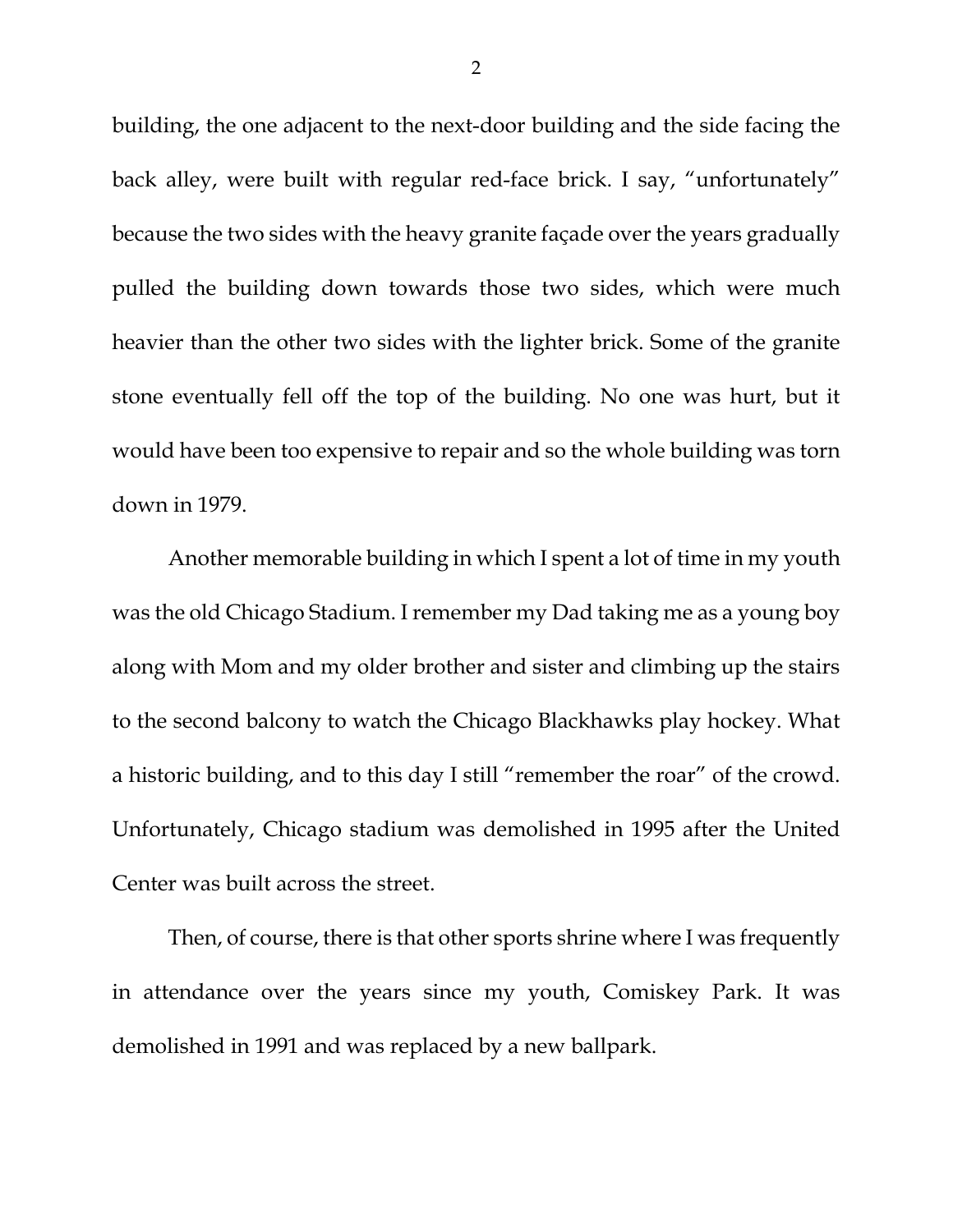The college seminary that I attended was known as Niles College of Loyola University, located in the Village of Niles, Illinois. In 1995, the Archdiocese moved the college to Loyola's Lake Shore Campus, selling the old facilities to a developer who tore down all the buildings and replaced them with condominiums.

## Are you starting to see a pattern here?

 One implication from all this might be that you're feeling a little shaky about the future of this building right about now! But I do assure you that not *every* building that I've frequented in my life has been torn down or crumbled to the ground! In fact the church of my home parish, St. Casimir Church, where I was baptized and confirmed, made my First Confession, received my First Communion, and celebrated my First Mass as a priest and as a bishop, is still standing and looking quite grand. So my string of bad luck does not seem to affect church buildings!

 My point in telling you about these demolished buildings is simply to serve as a reminder that everything in this world will eventually pass away, even this beautifully renovated church that we are dedicating today. I don't say that to put a damper on our festivities or on your well-deserved sense of accomplishment, but to keep our liturgy in perspective. Every Eucharist is a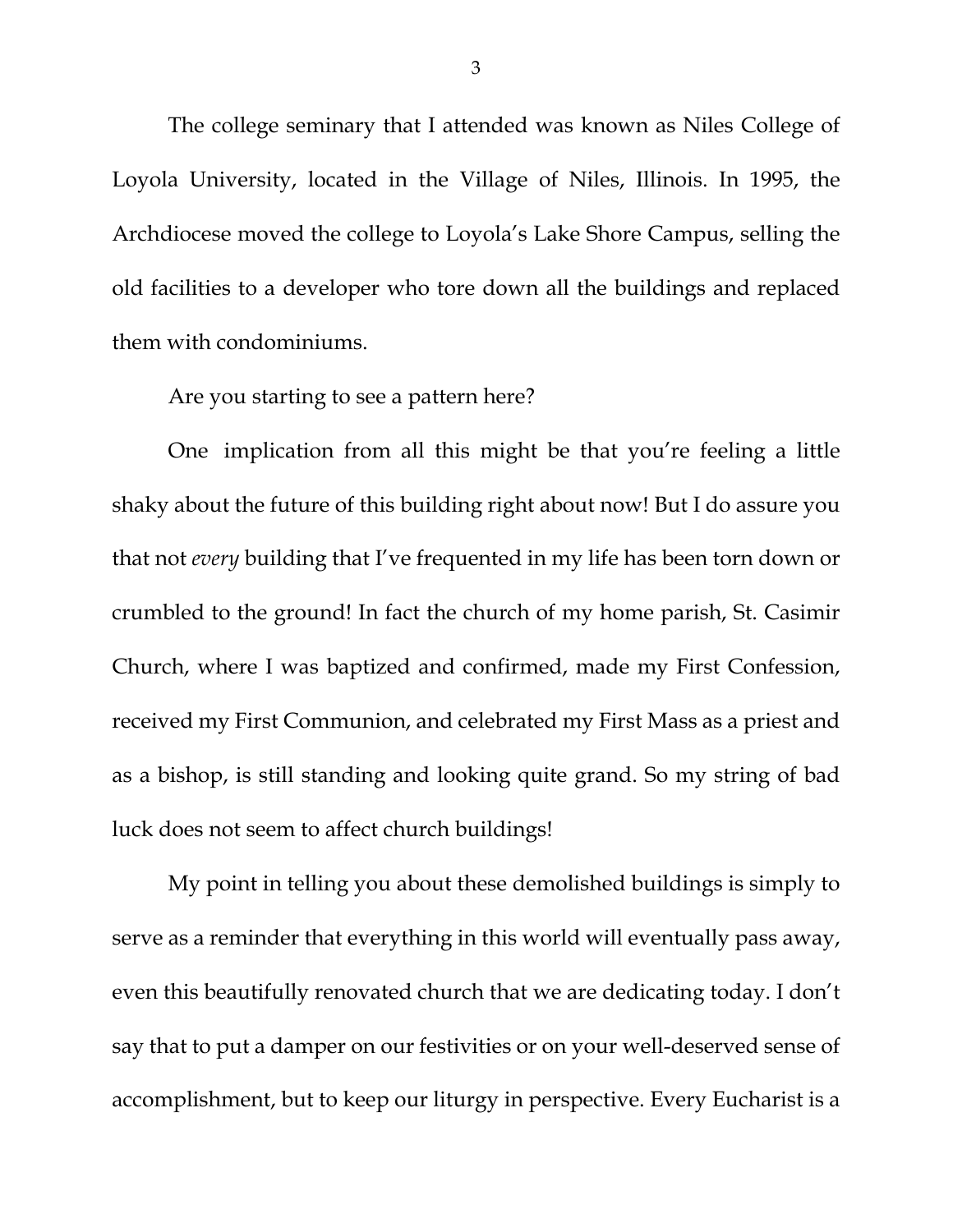foretaste of heaven, and a beautiful new worship space such as this one helps us to imagine the delight of sharing in the heavenly banquet someday in the splendor of God's kingdom. But let's not lose our focus on that prize. We don't want to be like the traveler who was so enamored with the pleasant sights along the way that he forgot where he was going.

Our scripture readings today help us to keep that focus. The first reading that we heard was from the Old Testament Book of Deuteronomy, where Moses tells the People of Israel that "the LORD is God in the heavens above and on earth below, and that there is no other." If they keep God's statutes and commandments, they and their children will prosper and have a long life in the Promised Land.

Our second reading from Saint Paul's Letter to the Romans reminds us that the Holy Spirit leads us to God the Father to be His adopted sons and daughters, and thus heirs with Christ to His sufferings and glory.

Today's Gospel passage is from the conclusion of Gospel of St. Matthew, where the Lord's final words to the apostles are to send them out on a mission to convert the world, telling them, "Go, therefore, and make disciples of all nations, baptizing them in the name of the Father, and of the

4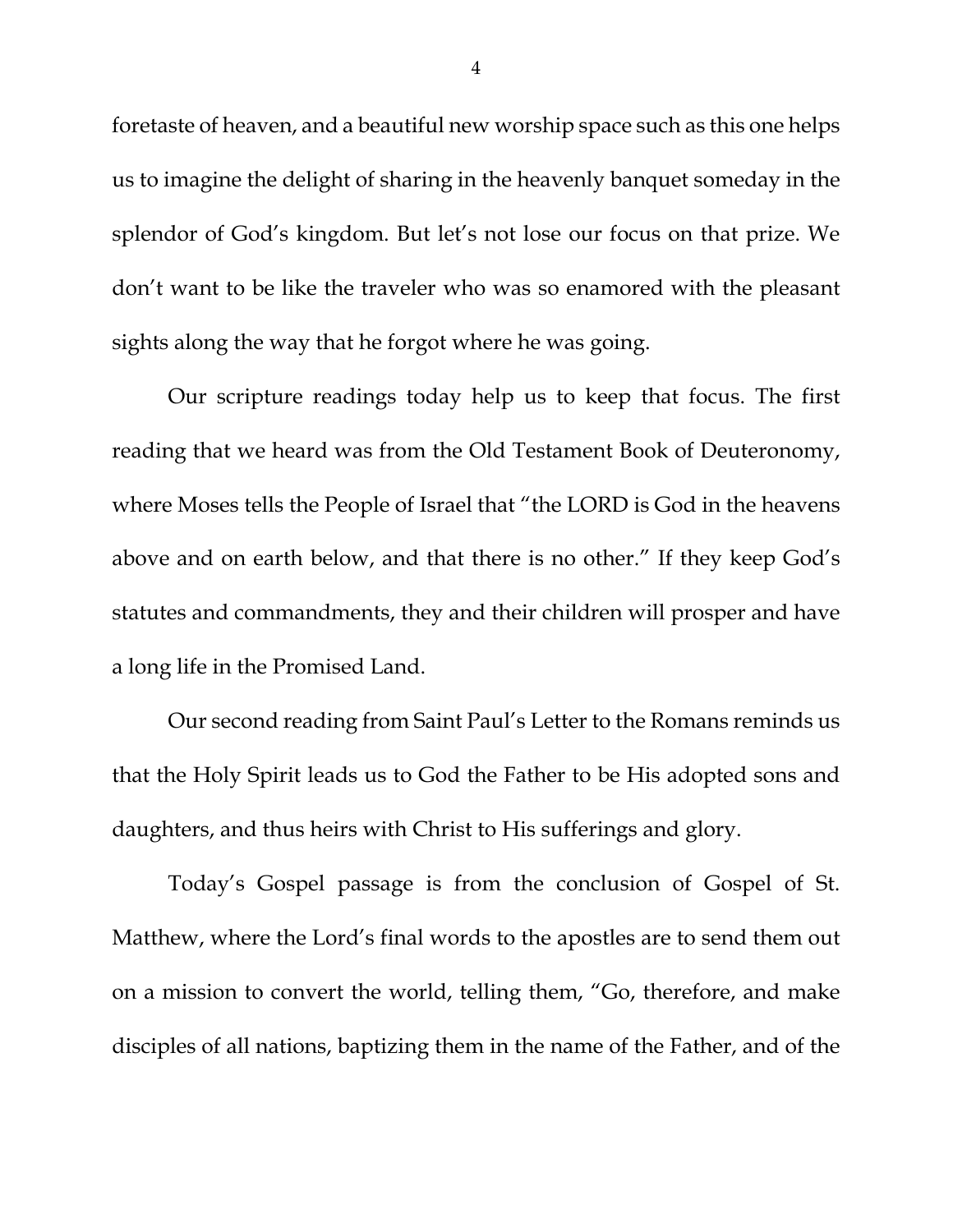Son, and of the Holy Spirit," teaching them to observe all God's commands, promising that He will be with us always.

Since that time, Christians have been baptized in the name of the Holy Trinity as Christ commanded. Thus, the Trinity is the hallmark of our faith, beginning and ending our prayers with the sign of the cross as we invoke the name of the Father, the Son, and the Holy Spirit. The Trinity is the mystery that defines our faith, even if we do not fully comprehend that mystery.

The fact that we have difficulty explaining or describing the Holy Trinity does not in any way diminish its significance for us. After all, many of life's greatest joys are difficult, if not impossible to describe. For example, try describing the taste of water to someone who has no sense of taste, or explaining different colors to a blind person who has never seen a blue sky or green grass. How does one describe what it means to fall in love?

Thus, it should come as no surprise that we struggle to describe the perfect communion of love of the Triune God.

Today's blessing Mass provides a unique opportunity to explain the meaning and purpose of this church building through the lens of the blessing ceremony. At the beginning of the Mass today, I sprinkled all of you, the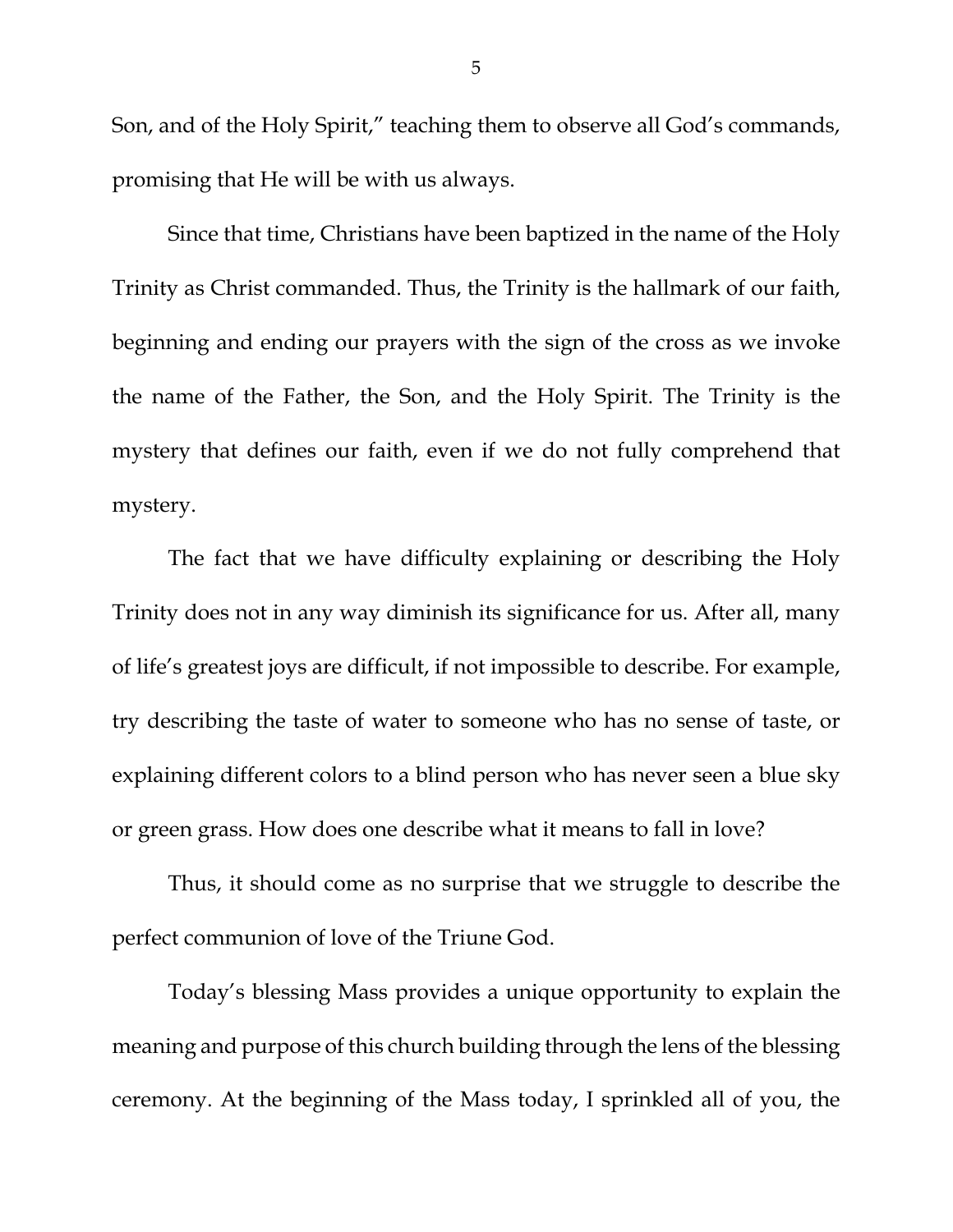people gathered here, with the blessed water that recalls our own baptism, by which we were made as a part of God's holy people.

At the Offertory of this Mass, incense will be burned on the altar *to signify that Christ's sacrifice…ascends to God as an odor of sweetness, and also to signify that the people's prayers rise up pleasing and acceptable, reaching the throne of God.*2

Finally, I note the significance of the candles on the altar. Since the altar is a symbol of Christ, the light signifies that Christ is the *light of the world.3* The candles remind us that we, who share in His life through Baptism and the Eucharist, are to reflect the light of Christ in the way that we live our lives.

In this way, my dear brothers and sisters in Christ, it is in this sacred space that we, like the disciples, have an opportunity to encounter the Living God. May you, through the sacraments, particularly the sacrament of the Most Holy Eucharist, come to know our Lord and strive to follow Him as His disciples.

As you may be aware, I have a custom of singing in my homilies at Confirmation as well as on special occasions such as this. As we dedicate this sacred space, I would ask that you join in repeating after me this one verse